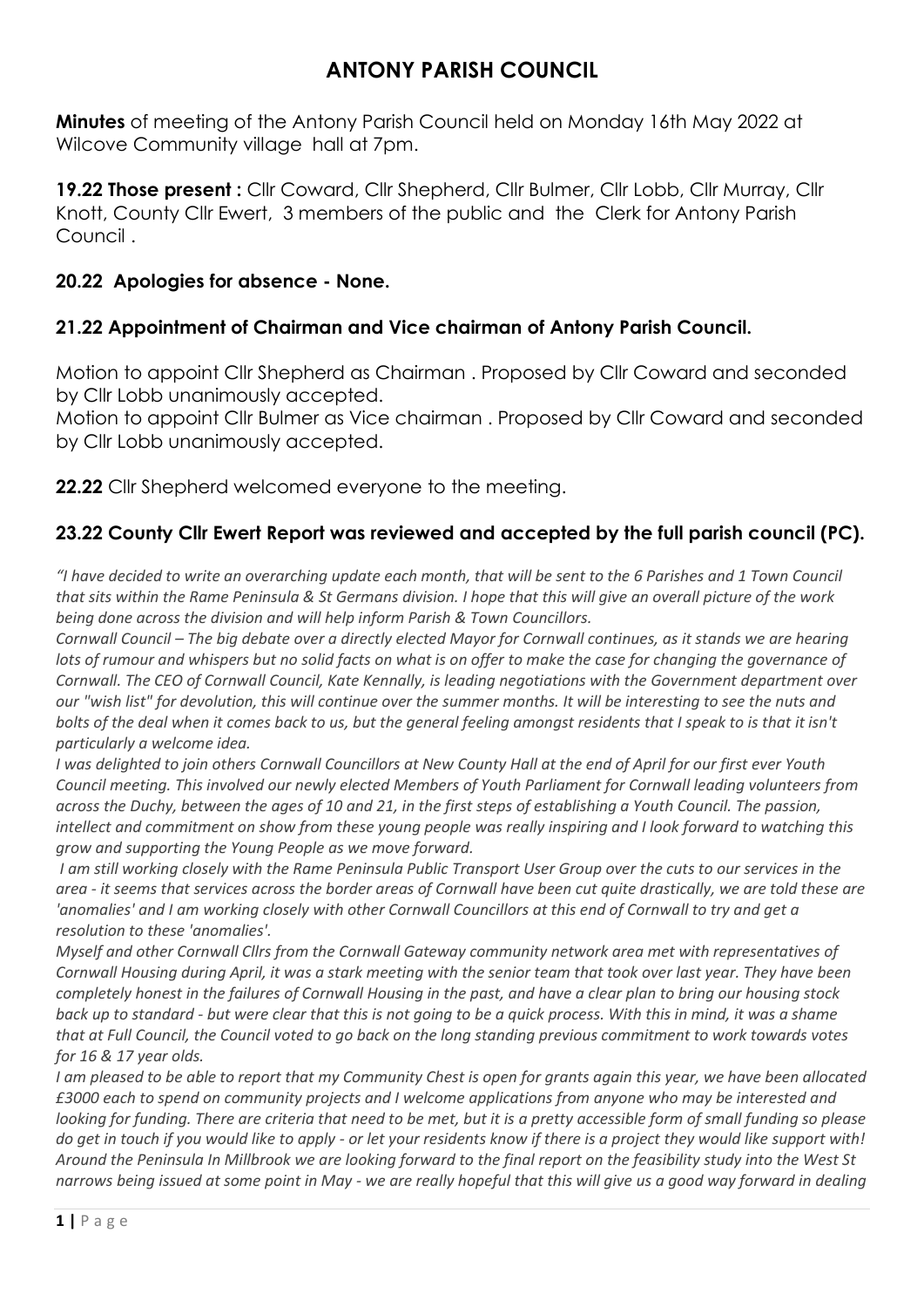*with the serious concerns that we have in the area. In Antony the design is underway for the extension of the 30mph zone to cover both junctions into Wilcove - in the future we will be looking at extending the 30mph all the way into the village of Wilcove. In St Germans and Tideford I am delighted to report that the air filtration units will be being installed in all 14 properties in the next week. Full training is being given to the residents and it is hoped that this will make a huge difference to the people of Tideford that have been suffering with air quality issues for far too long. In Torpoint the challenges with Wildanet have been continuing, I am receiving less complaints but still too many. At least we now have a positive line of communication with the company. The wild flower areas in Sycamore Drive should be underway now as well - I really look forward to seeing them come to fruition. And in Maker with Rame I was pleased to support getting the sea wall repairs underway underneath the Old School House. The repairs are for repointing on the wall, new coping stones and then the wall will be assessed every 6 months going forward to keep on top of the issue - we had seen some serious issues arising there in recent years. I am also pleased to say that Cawsand Carpark, that is owned and operated by Cornwall Council, is on the shortlist for having electric vehicle charging points installed - if this comes through it should happen fairly quickly. In St John I have been working with planning policy officers and Parish Councillors to look at a new Chief Planning Officers letter for the cliffs area to try and establish some new guidelines about development on the cliffs. The old document needs some refreshment if we are to protect the visual integrity of the cliffs.* 

*Meetings - April's meetings as your divisional member included – Misc Licencing Full Council Cornish National Minority Working Group Violence against Women and Girls Working Group Central Planning Committee Numerous online briefings and training sessions Tideford Air Quality Meeting Town and Parish Council Meetings Upcoming meeting dates for your diaries – Community Network Panel – 15th June 2022 – evening Climate Change Network meeting – 9th June 2022 @1400hrs"*

Cllr Ewert encouraged Cllr Shepherd to apply for Cil funding for the new Pengelly hill footpath project.

# **24.22 Public forum. None.**

**25.22 Declarations of interest relating to items on the agenda. None.**

**26.22 Approval of Minutes 4th April 2022.** The draft minutes were reviewed and approved by the full PC.

# **27.22 Matters arising from the previous meeting 4th April 2022.**

**27.22 a** 7.22 a 83.21 b 68.21 b 49.21.c 37.21 d20.21d 5.21 f43.20 i26.20 j 5.20 j **1 Pengelly Close.** Resolved.

**27.22 b** 7.22 b 68.21 c 49.21 e37.21 f20.21 f 5.21 i43.20 l26.20 p 17.20 **Tregantle parking issues**. The yellow lines and posts should be in place by end of June.

**27.22 c** 7.22 c 83.21 d 68.21 d 49.21 f 37.21g20.21g 5.21j43.20 m26.20 q 18.20 **Wilcove jetty no parking sign.** Has been ordered awaiting notification that it is ready for collection.

**27.22 d** 7.22 d 83.21 e 68.21 e 49.21 g 37.21. i 20.21 j 5.21 q47.20 **Clearing path opposite Carew Arms outside Rose/Elm/Ivy cottage.** Resolved.

**27.22 e** 7.22 e 83.21 h 68.21 i 56.21 **Ivy / Elm Cottage hedges.** Resolved.

**27.22 f** 7.22 f 83.21 i 72.21 **Defibrillator.** It was unanimously agreed that the PC should purchase 2 units from Swast. To be funded from the Wilcove allocation of Solar fund. **Action :** Clerk to place order £2,800 +vat.

**27.22 g** 7.22 g 83.21 m 76.21 **No dumping signage for Antony. Action:** Has been ordered awaiting notification that it is ready for collection.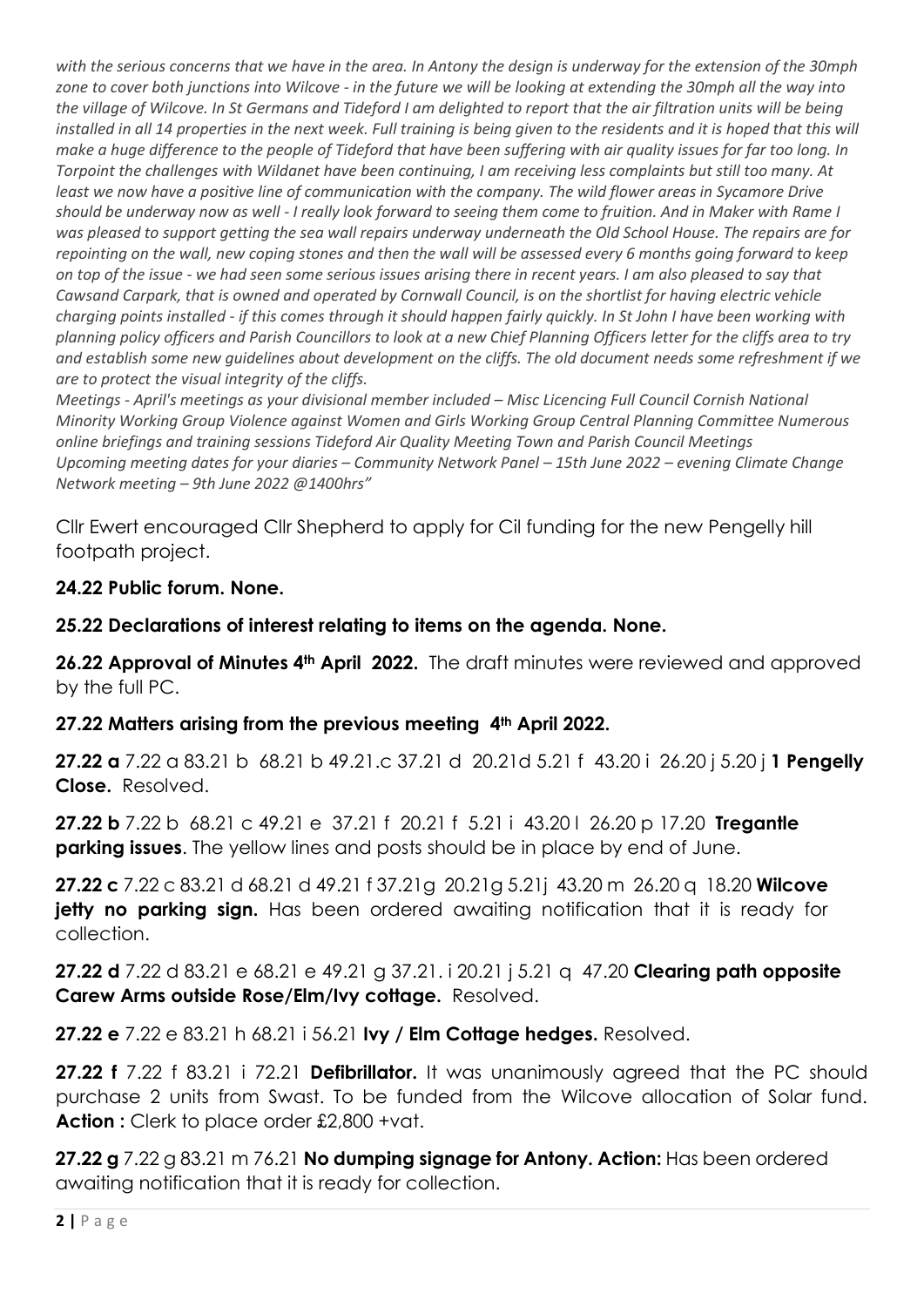**27.22 h** 7.22 h 83.21 n 76.21 a **Antony Play area fence is in need of repair.** Awaiting Antony Estates to repair in due course. Action: Cllr Bulmer to follow up with Antony Estate.

**27.22 i** 7.22 i 87.21 **Queens jubilee celebrations.** Both village hall trusts have received the funding from the Parish Council and are planning their events/ gifts to the community accordingly.

**27.22 j** 14.22 **Wilcove / Antony play area -protection around play equipment .** Cllrs Bulmer, Lobb and Murray have this in hand.

**27.22 k** 15.22 **Wilcove noticeboard glass repair.** Cllr Shepherd kindly organised this repair. It was noted that the noticeboards may need replacing.

**27.22 l** 17.22 **Antony village additional bollard outside Pen Carne.** Awaiting feedback from Cornwall highways. **Action :** Cllr Ewert to follow up.

### **28.22 Planning 2022/23. The report was reviewed and approved by the full PC.**

| <b>Planning Applications</b> | 2021/22                     | <b>Validated</b> | <b>Comments</b> |  |
|------------------------------|-----------------------------|------------------|-----------------|--|
|                              |                             |                  |                 |  |
| PA21/11939                   | Pengelly house              | 18th Jan 2022    | Approved by CC. |  |
| PA22/01537                   | Antony house                | 15th Feb 2022    | Approved by CC. |  |
| PA22/02877                   | Antony house internal work. | 23rd March 2022  |                 |  |
| PA22/03665                   | Antony house internal work  | 13th April 2022  |                 |  |

#### **29.22 Correspondence.** None.

**30.22 Finance 2022- 2023 .**

**30.22 a April / May 2022 Payments** report was reviewed and approved by the full PC.

| $1.47$ and $1.10$ applies to $1.1$ and $1.11$ and $1.11$ and $1.11$ and $1.11$ and $1.11$ and $1.11$ and $1.11$ and $1.11$ and $1.11$ and $1.11$ and $1.11$ and $1.11$ and $1.11$ and $1.11$ and $1.11$ and $1.11$ and $1.11$ |        |           |        |           |
|-------------------------------------------------------------------------------------------------------------------------------------------------------------------------------------------------------------------------------|--------|-----------|--------|-----------|
| <b>WCA</b>                                                                                                                                                                                                                    | 100613 | £500.00   |        | £500.00   |
| Antony village hall                                                                                                                                                                                                           | 100612 | £500.00   |        | £500.00   |
| Calc                                                                                                                                                                                                                          | 101609 | £291.90   | £44.34 | £247.56   |
| C Allen Apr clerking                                                                                                                                                                                                          | 101575 | £473.35   |        | £473.35   |
| K Heald Audit fee                                                                                                                                                                                                             | 100614 | £75.00    |        | £75.00    |
| L Parsons grass                                                                                                                                                                                                               | 100615 | £45.68    |        | £45.68    |
| C Allen May clerking                                                                                                                                                                                                          | 100616 | £464.66   |        | £464.66   |
| G Shepherd Glass for noticeboard                                                                                                                                                                                              | 101577 | £56.88    | 9.48   | £47.40    |
| Total                                                                                                                                                                                                                         |        | £2,407.47 | £44.34 | £2,353.65 |

**Payments approved April/May 2022**

C Allen clerking exp- June as per contract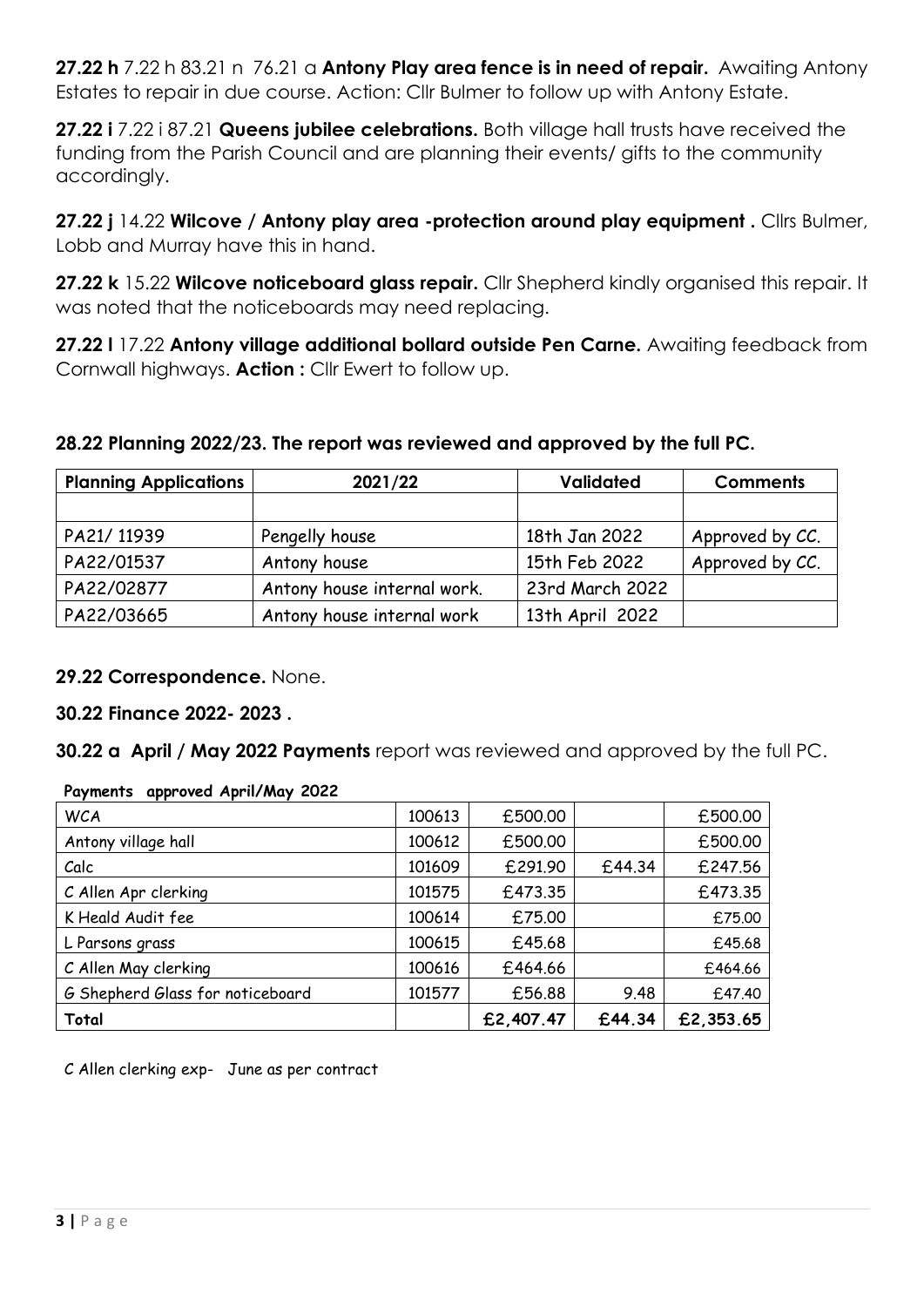**30.22 b 2022/23 Asset register** was reviewed and approved by the full PC.

**ASSET REGISTER** Purchase

|               | as at 23/5/2022                    | Value      |
|---------------|------------------------------------|------------|
| Pre Apr-15    | Play equipment in Antony           | £7,199     |
| Pre Apr-15    | <b>Bus Shelter</b>                 | £8,958     |
| Pre Apr-15    | Public seats                       | £1,780     |
| Pre Apr-15    | Play equipment in Wilcove          | £6,500     |
| Pre Apr-15    | Signs                              | £85        |
| Pre Apr-15    | Telephone box x 2                  | £2         |
| $Oct-15$      | Computer/ Printer/Backup pen drive | £579       |
| $Jul-15$      | Neighbourhood watch signs          | £80        |
| $Oct-15$      | Wilcove Sign                       | £304       |
| May-16        | Playground eq                      | £2,010     |
| May-16        | 2 x Noticeboards                   | £852       |
| $Jun-18$      | Printer                            | £95        |
| Write off     | Printer                            | $-E70$     |
| $Jun-18$      | Safety Mirror                      | £42        |
| May-19        | Bench                              | £199       |
| Oct-20        | Bench                              | £1,047     |
| <b>Nov-20</b> | Signs Covid                        | £96        |
| <b>Dec-20</b> | Grit bins                          | £450       |
| $Jun-21$      | Replacement swing seats            | £367       |
| $Jun-21$      | Write off swing seats              | $-E250$    |
| Sep-21        | Play equipment Antony              | £7,031     |
| Dec-21        | Dog signs                          | £4         |
| Mar-22        | Wilcove play eq                    | £5,764.00  |
| Mar-22        | Computer /printer                  | £669       |
| <b>Mar-22</b> | Computer/printer write off         | $-£673.98$ |
|               | <b>TOTAL</b>                       | £43,119    |

**30.22 c 2022/23 Solar Community Benefit fund report** was reviewed and approved by the full PC.

| Antony allocation available 01/05/2022  | £1,589.59 |
|-----------------------------------------|-----------|
| Wilcove allocation available 01/05/2022 | £5,100.44 |
| Total Solar funds available 01/05/2022  | £6,690.03 |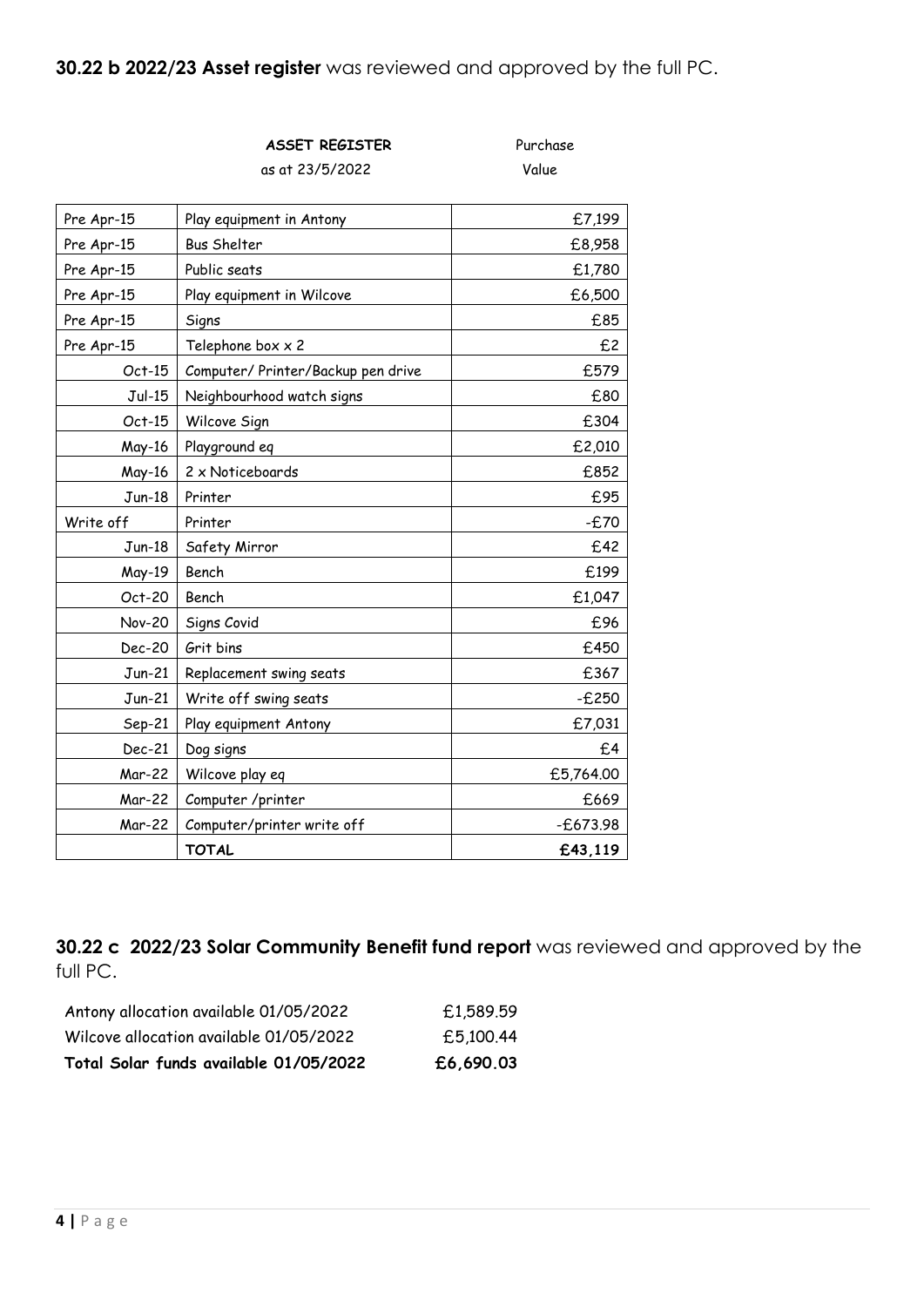| <b>BANK RECONCILIATION 2022/2023</b><br>Payee and details     | <b>CHEQUE</b>           | Payments<br>Dr | Receipts<br>$\mathcal{C}$ r | Total<br><b>Funds</b>    |
|---------------------------------------------------------------|-------------------------|----------------|-----------------------------|--------------------------|
| Adjusted bank accounts 31/3/2022                              |                         |                |                             | £19,539.26               |
| Calc subscription                                             | 101609                  | £291.90        |                             | 19,247.36                |
| Precept                                                       |                         |                | £6,603.73                   | 25,851.09                |
| <b>WCA</b>                                                    | 100613                  | £500.00        |                             | 25,351.09                |
| <b>Antony village hall</b>                                    | 100612                  | £500.00        |                             | 24,851.09                |
| C Allen Apr clerking                                          | 101575                  | £473.35        |                             | 24,377.74                |
| <b>K</b> Heald Audit fee                                      | 101614                  | £75.00         |                             | 24,302.74                |
| L Parsons grass                                               | 100615                  | £45.68         |                             | 24,257.06                |
| C Allen Clerkng May 2022                                      | 100616                  | £464.66        |                             | 23,792.40                |
| <b>G Shepherd Glass for noticeboard</b>                       | 101577                  | £56.88         |                             | 23,735.52                |
| Total                                                         |                         | £2,407.47      | £6,603.73                   |                          |
| Bank statement 29/04/2022<br><b>Bank statement 29/04/2022</b> | Current<br>Deposit      |                |                             | £13,084.69<br>£12,766.40 |
| <b>Uncleared items</b>                                        |                         |                |                             | $-E2,115.57$             |
| TOTAL FUNDS AVAILABLE<br>16/5/2022                            |                         |                |                             | £23,735.52               |
| Solar benefit funds available<br>16/5/2022                    |                         |                |                             |                          |
| PARISH COUNCIL FUNDS AVAILABLE 16/5/2022                      | £6,690.03<br>£17,045.49 |                |                             |                          |

**30.22 e 2022/23 Management report** was reviewed and approved by the full PC.

| $2021 -$<br>2022<br>Unauditted<br><b>Accounts</b> | ANTONY PARISH COUNCIL<br>RECEIPTS AND PAYMENTS 2022-23 as at 16th May<br>2022<br>Including Solar Community Benefit Fund | <b>Budget</b><br>2022/23 | Actual<br>2022/23 |
|---------------------------------------------------|-------------------------------------------------------------------------------------------------------------------------|--------------------------|-------------------|
| £                                                 | <b>RECEIPTS</b>                                                                                                         | £                        | £                 |
| £29,070                                           | Brought Forward                                                                                                         | £19,539                  | £19,539           |
|                                                   |                                                                                                                         |                          |                   |
| £13,125                                           | Precept                                                                                                                 | £13,125                  | £6,563            |
| £491                                              | Wilcove Moorings                                                                                                        | £491                     | £0                |
| £189                                              | Grants                                                                                                                  | £189                     | £41               |
| £100                                              | Ict donation                                                                                                            | £100                     | £0                |
| £1,682                                            | VAT refund                                                                                                              | £2,000                   | £0                |
| £3,083                                            | Solar Benefit fund                                                                                                      | £3,083                   | £0                |
| £336                                              | Donation Wilcove Inn                                                                                                    | £5                       | £0                |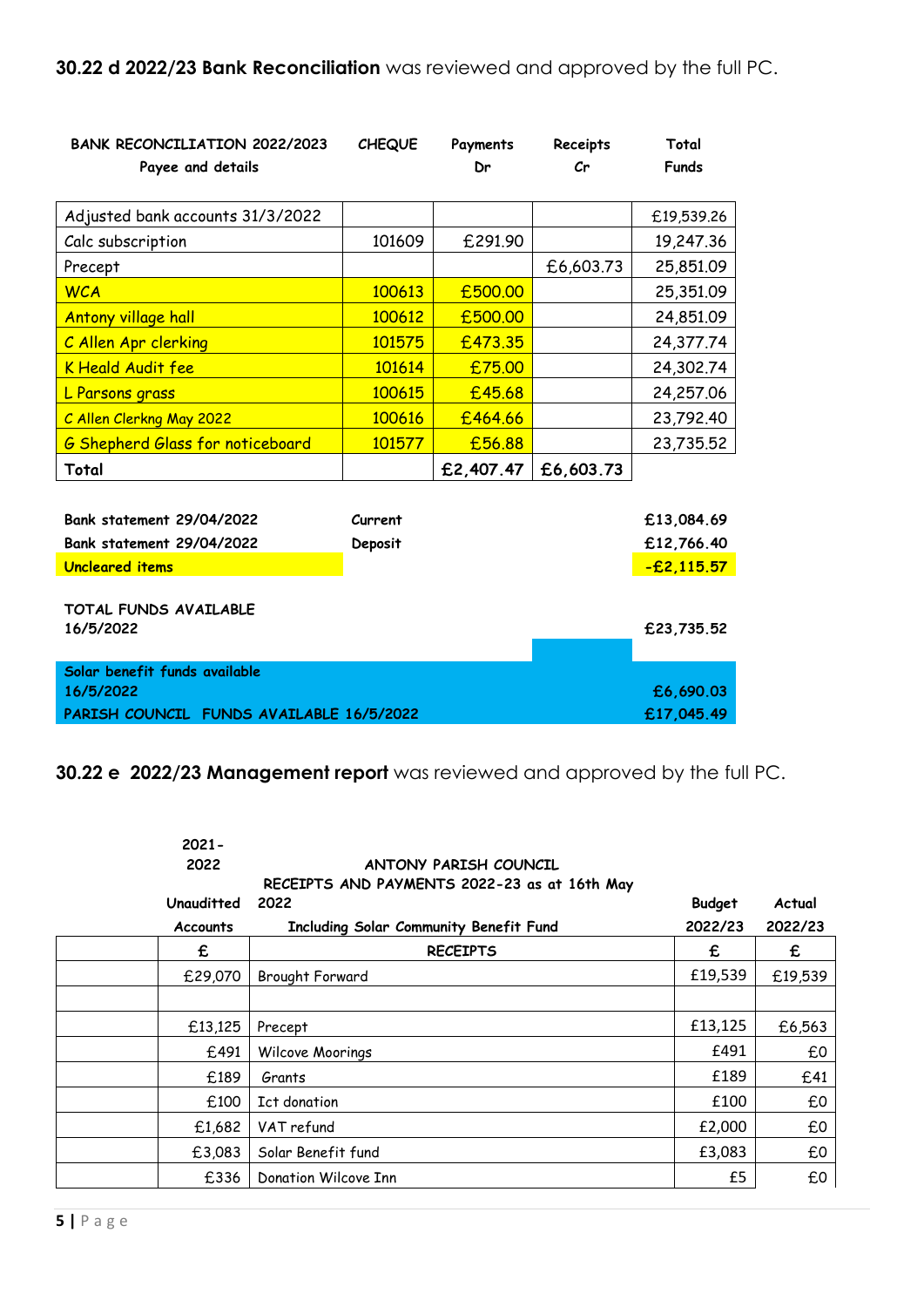|               | £1        | <b>Bank Interest</b>                              | £1        | £0      |
|---------------|-----------|---------------------------------------------------|-----------|---------|
|               | £19,007   | TOTAL RECEIPTS                                    | £18,994   | £6,604  |
|               |           | <b>PAYMENTS</b>                                   |           |         |
|               |           |                                                   |           |         |
|               | £2,781    | VAT                                               | £500      | £54     |
|               | £1,303    | Playground/ noticeboard maintenance and repairs   | £2,000    | £47     |
|               | £4,709    | Salaries                                          | £5,112    | £806    |
|               | £301      | Training/ Subscriptions                           | £400      | £248    |
|               | £1,012    | Antony Grass control/plants                       | £1,700    | £0      |
|               | £2,198    | Wilcove Grass control/plants                      | £2,500    | £46     |
|               | £205      | Hall Rent                                         | £250      | £0      |
|               | £50       | Bus shelter rent                                  | £50       | £0      |
|               | £0        | Antony Play area rent                             | £50       | £0      |
|               | £50       | Wilcove play area and noticeboard rent            | £85       | £0      |
|               | £882      | Wilcove Moorings                                  | £441      | £0      |
|               | £757      | Website / Ict equipment                           | £200      | £0      |
|               | £60       | Audit fee                                         | £300      | £75     |
|               | £500      | Section 137                                       | £500      | £0      |
|               | £6,247    | Solar benefit funded Play eq , Defibrillators etc | £9,773    | £0      |
|               | £5,977    | Play equipment                                    | £0        | £0      |
|               | £54       | Misc/ Signs                                       | £250      | £0      |
|               | £0        | Jubilee celebrations                              | £1,000    | £1,000  |
|               | £255      | Election reserves                                 | £300      | £0      |
|               | £617      | Insurance                                         | £700      | £О      |
|               | £579      | Clerking exp                                      | £650      | £132    |
|               | £28,537   | <b>TOTAL PAYMENTS</b>                             | £26,761   | £2,407  |
| Profit/(Loss) | $-£9,531$ | Profit/ (Loss)                                    | $-£7,767$ | £4,196  |
| <b>Bfwd</b>   | £19,539   | Carry forward                                     | £11,772   | £23,736 |

# **31.22 2021/22 Finance Internal /External Audit . Agar – Annual Governance and Accountability Return.**

**31.22 a** The Annual Governance Statement 2021/22 was reviewed and approved by the full PC.

**31.22 b** The Annual Governance and Accountability Return report 2021/2022 was reviewed and approved by the full PC.

**31.22 c** The Analysis of variance report 2021/2022 was reviewed and approved by the full PC.

**31.22 d** The Bank reconciliation report 2021/2022 was reviewed and approved by the full PC.